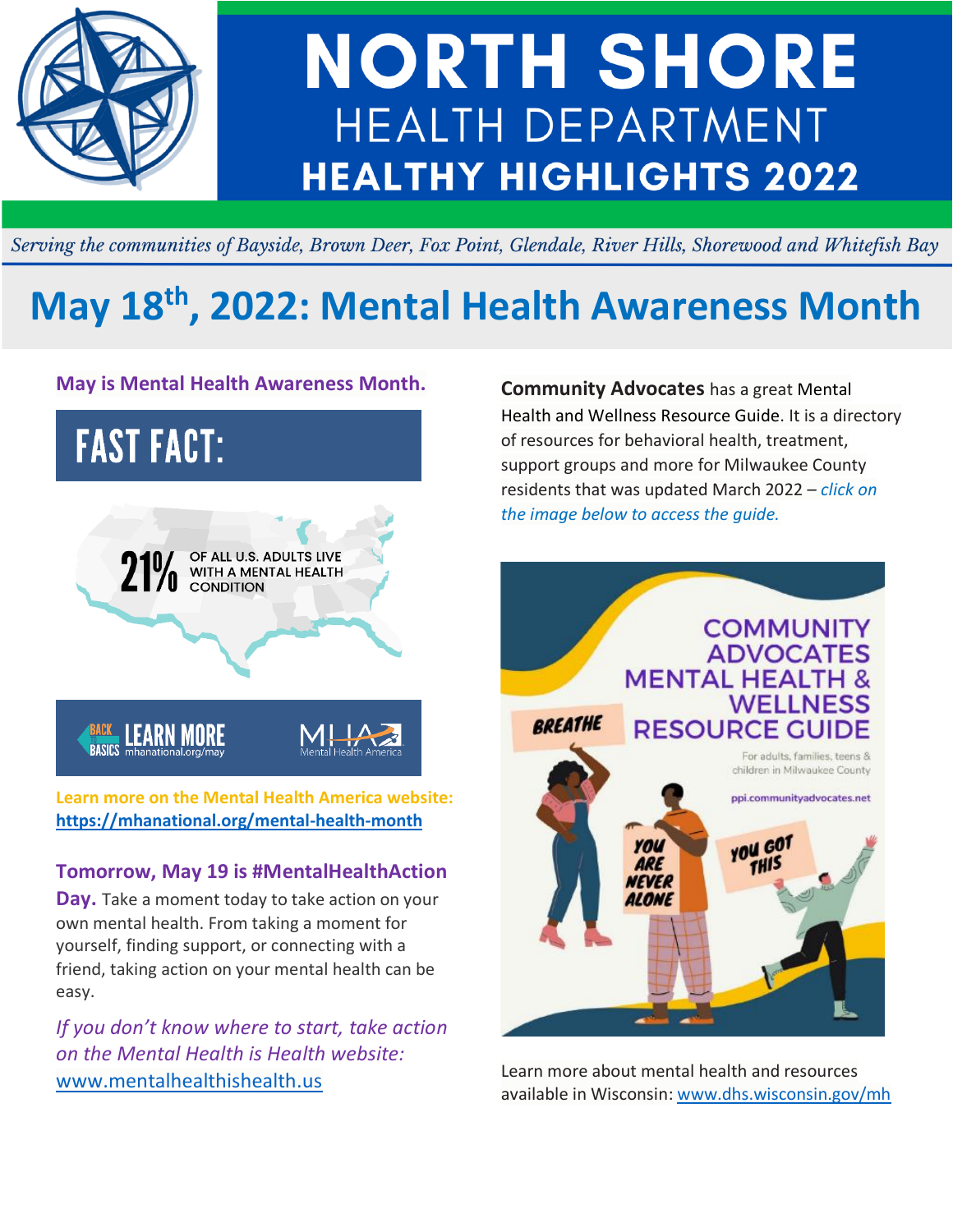### **Older Americans Month –** *Aging in Place*

Data from a 2021 study from AARP shows that 77% of adults over 50 would prefer to grow older in their current home rather than move to an assisted living or long-term care facility. This is known as "aging in place." Older adults who age in place are happier and more independent. They also remain more socially engaged in their communities because they have access to the resources and social networks of their choice. If you're one of the 77% of people who want to age in place, you can find resources for programs and services available in Wisconsin to help you. Visi[t dhs.wisconsin.gov/aging](https://www.dhs.wisconsin.gov/aging/index.htm?fbclid=IwAR0h6Rs30AisurUqVMkaoriUXw1H28TOQt0eDZC6iVtzrTnegkwhFFfQ_H0) to get started.



AGE MY WAY: MAY 2022

The **Wisconsin Institute for Healthy Aging** sponsors evidence-based programs and workshops to promote healthy aging.

**Find a workshop near you:** [wihealthyaging.org/workshops](https://wihealthyaging.org/workshops)

**Wisconsin Institute** for Healthy Aging

**Focusing on cognitive health as you age is just as important as focusing on physical health -**

- Healthy Aging Healthy Brain [Fact Sheet](https://wihealthyaging.org/_data/cms_files/Brain%20Health/Brain%20Health%20Fact%20Sheet.pdf?u=1XNvey)
- National Institute on Aging [Brain Health](https://www.nia.nih.gov/health/topics/brain-health)

# **WHAT HAS NSHD BEEN<br>WORKING ON?**

### READ THE NORTH SHORE HEALTH DEPARTMENT THLY REPORT **APRIL 2022**

**THIS REPORT HIGHLIGHTS** THE WORK DONE IN EACH OF **OUR FOUR PRIORITY AREAS OVER THE PAST MONTH. AS WELL AS OTHER IMPORTANT WORK AND ACTIVITIES DONE** BY OUR DEPARTMENT.



The goal of these monthly reports is to showcase the work being done at the North Shore Health Department and to increase transparency with community leaders, partners, elected officials, and the public.

> NORTH SHORE HEALTH DEPARTMENT

**[READ OUR APRIL 2022 MONTHLY REPORT](https://www.nshealthdept.org/Portals/NsHealthDept.org/NSHD%20Monthly%20Report%20April%202022_1.pdf)**

### **BOH MEETING**

This Thursday, May 19, NSHD staff will be presenting at the North Shore Board of Health meeting to provide an update on the Community Health Assessment (CHA). A Masters of Public Health student who works at NSHD will also be presenting his Capstone project relating to childhood immunization rate disparities in the North Shore and the policy analysis he conducted.

### **NOTABLE HEALTH DAYS**

Among the notable health observances in May are:

- [Hepatitis Awareness Month](https://www.nia.nih.gov/health/topics/brain-health)
- No Tobacco Day: May 31[: World No Tobacco Day](https://www.who.int/campaigns/world-no-tobacco-day)

# **& IMMUNIZATION CLINICS**

**IMMUNIZATIONS (APPOINTMENT REQUIRED)**:

We provide vaccinations for individuals who are underinsured or uninsured, including infant and child routine immunizations and those required for school.